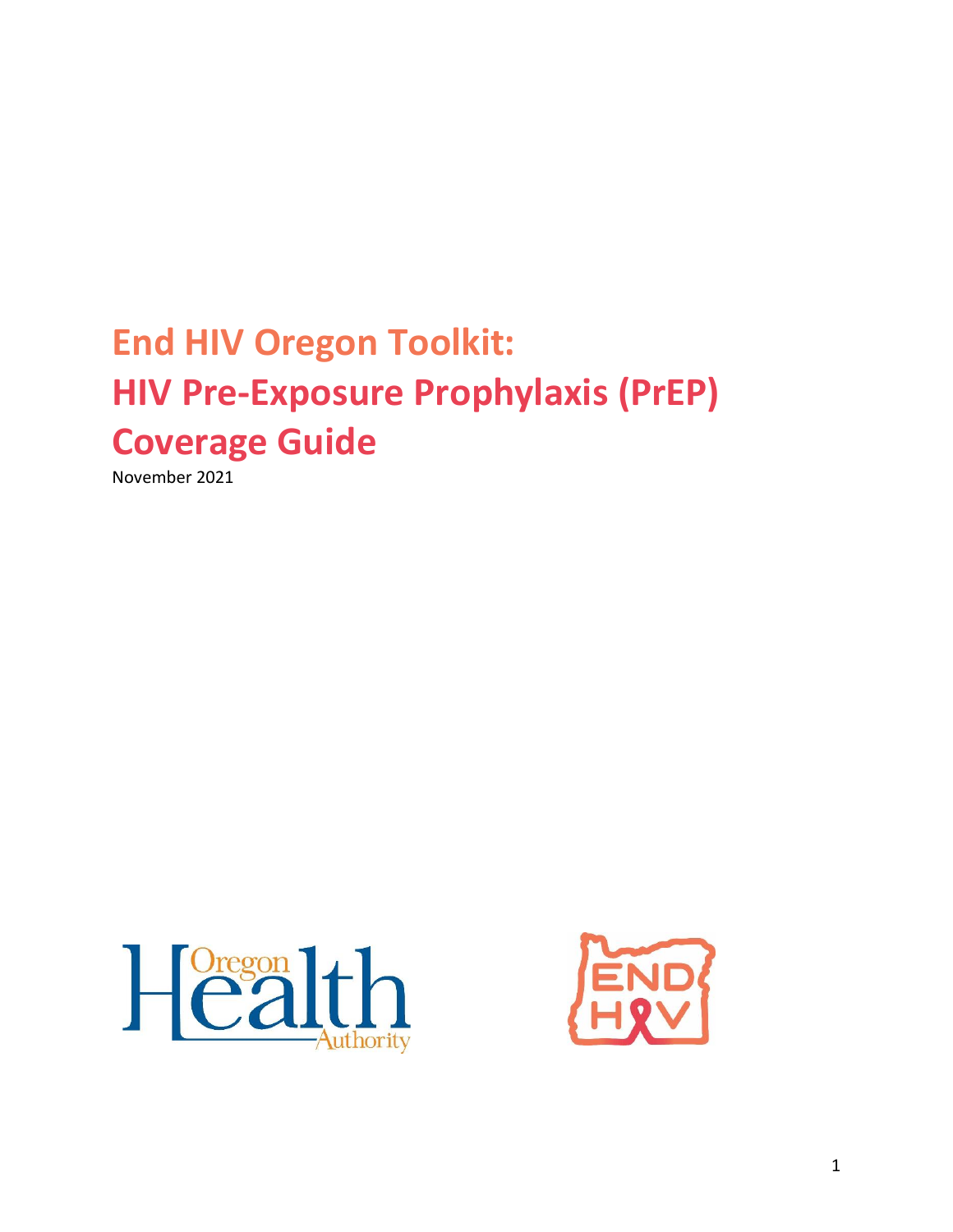## Purpose

Access to PrEP is a key component of Oregon's End HIV Oregon campaign. The state of Oregon funds our local health authorities and some community-based organizations to promote PrEP use and assist with PrEP navigation services. This guide is designed to help anyone interested in supporting people who want access to HIV Pre-Exposure Prophylaxis, commonly known as PrEP, including health providers and people working to end HIV in Oregon. Whether you're are a pharmacist considering prescribing PrEP to customers or a prevention specialist helping community members navigate medical care or insurance systems, we have compiled the basic information and resources you need to answer people's questions, help them find a provider, and figure out how to access the right medications. Read further for brief information on what PrEP is, who it is for, information on statutory and regulatory requirements regarding its use, information on insurance and patient assistance options.

# What is PrEP?

PrEP, or pre-exposure prophylaxis, is a medication taken to reduce the chances of getting HIV. Oral medications FDA approved for PrEP include TDF/FTC (brand name Truvada® or a generic equivalent) and TAF/FTC (brand name Descovy®). PrEP is taken once daily as an oral pill and is most effective when taken consistently at the same time each day. An injectable version of PrEP, called Apretude (cabotegravir extended-release injectable suspension) was just approved by the FDA in December 2021. The US

*When taken as directed, PrEP can reduce the risk of getting HIV through sex by more than 99% and can reduce the risk of getting HIV among people who inject drugs by up to 74%.* 

Preventive Services Task Force (USPSTF) issued a Grade A recommendation for PrEP for the prevention of HIV transmission, in combination with behavioral counseling, for people at increased vulnerability of contracting HIV. Read further or visit the [CDC's website](https://www.cdc.gov/hiv/basics/prep.html) on PrEP for more information on who should consider taking PrEP.

PrEP is one more tool to reduce a person's risk of acquiring HIV, along with viral suppression among people living with HIV, talking to partners about one's HIV status, and consistently using condoms and lubricants. PrEP does not provide protection against other sexually transmitted infections (STIs) or pregnancy.

*PrEP navigation services are available in all 36 Oregon counties. There are currently over 300 Oregon providers listed in the Oregon PrEP Provider Directory.* 

PrEP navigation services are available here in Oregon and often include:

- **PrEP education and counseling**
- Peer support and advocacy
- Follow-ups and check-ins about PrEP
- Connections to PrEP providers
- Help with health insurance or payment assistance options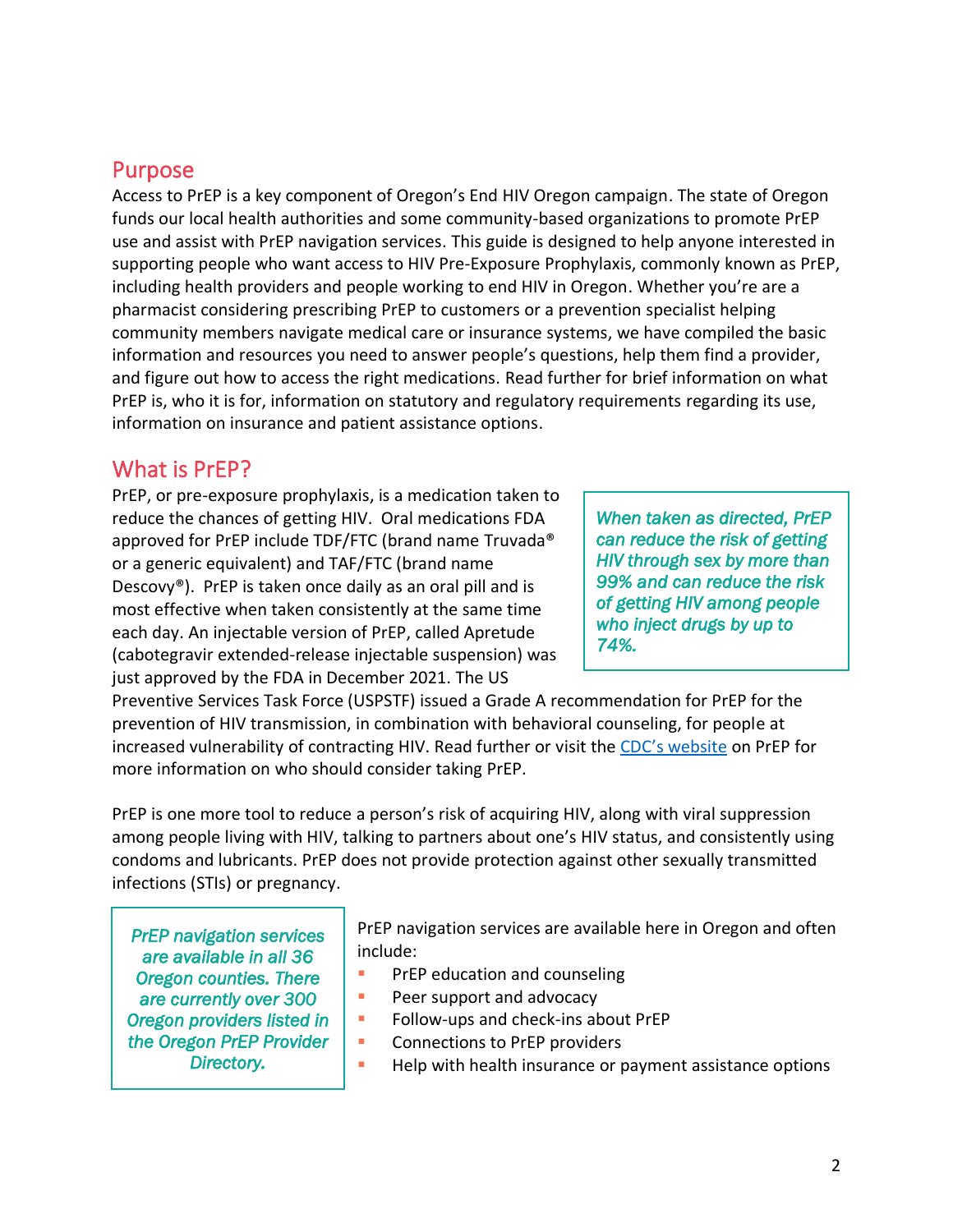Patients on PrEP should be seen by their provider every three months to test for HIV and other STIs. Additional testing guidelines for people on PrEP can be found on pages 3 and 4.

PrEP is a key tool in the prevention pillar of Oregon's End HIV strategy. Our vision is that 100% of Oregonians most in need of PrEP have access to it.

# Who is PrEP for?

PrEP is for anyone who is HIV negative and may be at increased vulnerability for acquiring HIV. Certain medications may be recommended based on personal factors; ideally a qualified provider will discuss a patient's specific medical history and life circumstances to determine which medication is right for them.

# Is PrEP safe?

According to the CDC, PrEP is both safe and effective in lowering a person's risk of acquiring HIV. While some people experience side effects like diarrhea, nausea, headache, fatigue, and stomach pain, these side effects usually go away with time. Patients experiencing side effects should notify their provider right away so they can discuss strategies to mitigate them and so they can be monitored. In rare instances people may not be able to get past side effects and PrEP may not be an option for them at this time. In these cases, discussing harm reduction strategies

*Our Vision: 100% of Oregonians most in need of PrEP, a daily pill to prevent HIV, have access to it. End HIV Oregon*

is advised. For more information on side effects, check out: [https://prepdaily.org/what-are-the](https://prepdaily.org/what-are-the-side-effects-of-prep/)[side-effects-of-prep/.](https://prepdaily.org/what-are-the-side-effects-of-prep/)

# PrEP Medications

There are currently two FDA approved medications for oral medications for PrEP: TDF/FTC (brand name Truvada® or a generic equivalent) and TAF/FTC (brand name Descovy®). The FDA recently approved cabotegravir extended-release injectable suspension (Apretude) as an injectable form of PrEP.

- **E** Truvada is a brand name for a PrEP medication for all people who may be at increased vulnerability for acquiring HIV through sex or injection drug use
- **A generic equivalent to Truvada, Emtricitabine and Tenofovir Disoproxil Fumarate, is** also FDA-approved and broadly available.
- **•** Descovy is for people who may be at increased vulnerability for acquiring HIV through sex, except for people assigned female at birth who are at increased vulnerability for getting HIV from vaginal sex. Descovy is also not recommended for people who inject drugs (PWID) or people who use on demand dosing.
- **•** Apretude is an injectable form of PrEP which is given first in two initiation injections given one month apart, and then injections every two months. Apretude is for sexually active men, women, and transgender persons with indications for PrEP use.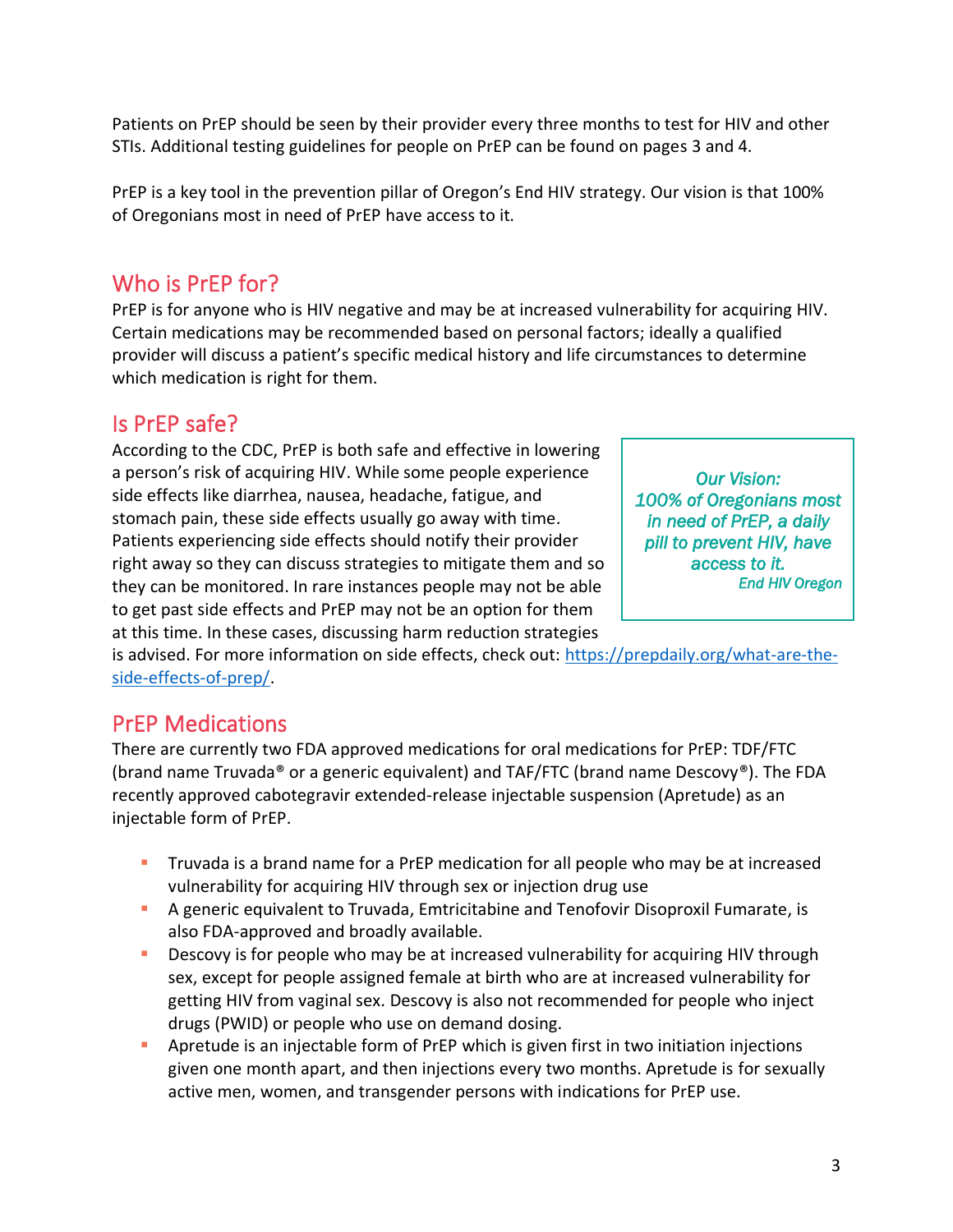# PrEP Services

According to the CDC Guidelines, "**PrEP should be considered part of a comprehensive prevention plan that includes a discussion about adherence to PrEP, condom use, other sexually transmitted infections (STIs), and other risk reduction methods.**"<sup>1</sup> HIV testing is required to confirm that patients do not have HIV infection when they start taking PrEP. The following tables list ancillary services and testing that accompany PrEP by timeline, for oral or injectable PrEP (as indicated), and are typically covered by insurance.

| For Oral PrEP, provide the following services:         |                                                                                                                                                                                                                                                                                                                                                                                                                            |  |  |
|--------------------------------------------------------|----------------------------------------------------------------------------------------------------------------------------------------------------------------------------------------------------------------------------------------------------------------------------------------------------------------------------------------------------------------------------------------------------------------------------|--|--|
| <b>Initial prescription and</b><br>initiation of PrEP  | Routine office visit for screening, patient education, and<br>u,<br>identification of contraindications<br>Initial HIV test and other lab screening including STIs and<br><b>C</b><br>pregnancy<br>Offer vaccinations such as Hepatitis A or B and Human<br>$\blacksquare$<br>Papillomavirus (HPV)                                                                                                                         |  |  |
| Follow-up visits every 3                               | Test for HIV<br>п                                                                                                                                                                                                                                                                                                                                                                                                          |  |  |
| months to provide:                                     | Provide medication adherence and behavioral risk reduction<br>ш<br>support<br>Access to clean needle/syringes and drug treatment services<br>for PWID<br>Additionally, for<br>○ All people at risk for STIs: screen for bacterial STIs based on<br>anatomic site of exposure<br>o People with reproductive potential: test for pregnancy; and<br>o PWID: assess access to sterile needles/syringes and to drug             |  |  |
|                                                        | treatment services                                                                                                                                                                                                                                                                                                                                                                                                         |  |  |
| Follow-up visits every 6<br>months to provide:         | Assess renal function for patients aged > 50 or who have an<br>ш<br>eCrCl<90 ml/min at PrEP initiation<br>Additionally, for<br>$\overline{\phantom{a}}$<br>o All people at risk for STIs: screen for bacterial STIs based on<br>anatomic site of exposure<br>○ People with reproductive potential: test for pregnancy; and<br>PWID: assess access to sterile needles/syringes and to drug<br>$\circ$<br>treatment services |  |  |
| <b>Follow-up visits every</b><br>12 months to provide: | Assess renal function for all patients<br>$\blacksquare$<br>Chlamydia screening for heterosexually active women and<br>ш<br>men<br>For patients on F/TAF, assess weight, triglyceride, and<br>cholesterol levels.                                                                                                                                                                                                          |  |  |

<sup>1</sup> <https://www.cdc.gov/hiv/clinicians/prevention/prep.html>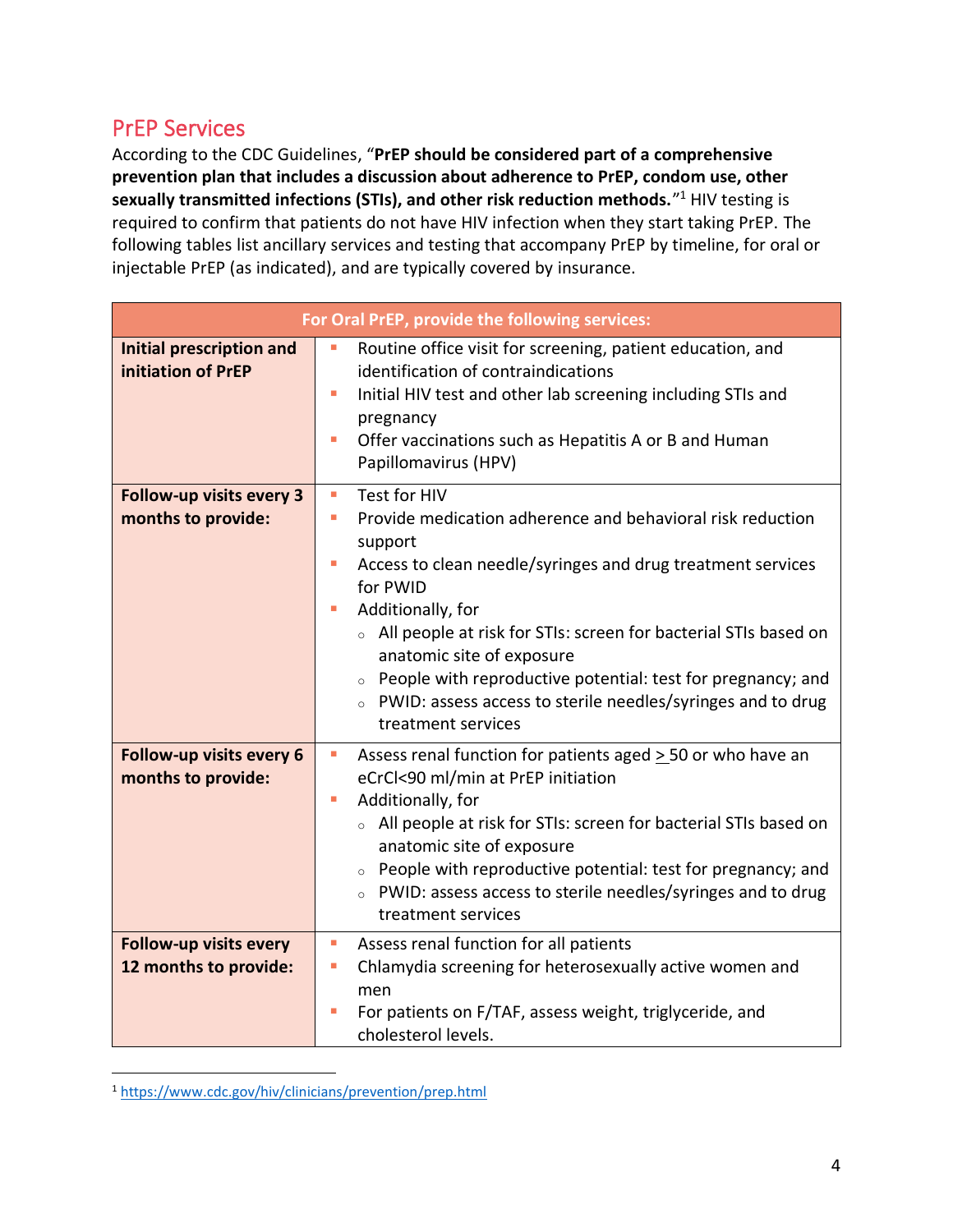| For Injectable PrEP, provide the following services:                                                  |                                                                                                                                                                                                                                                                                                     |  |  |
|-------------------------------------------------------------------------------------------------------|-----------------------------------------------------------------------------------------------------------------------------------------------------------------------------------------------------------------------------------------------------------------------------------------------------|--|--|
| Initial prescription and<br>initiation of PrEP                                                        | Routine office visit for screening, patient education, and<br>identification of contraindications<br>Initial HIV test and other lab screening including STIs and<br>pregnancy<br>Offer vaccinations such as Hepatitis A or B and Human<br>Papillomavirus (HPV)                                      |  |  |
| Follow-up visit 1 month<br>after first injection                                                      | Test for HIV<br>$\blacksquare$                                                                                                                                                                                                                                                                      |  |  |
| Follow-up visits every 2<br>months (beginning with<br>the third injection $-$<br>month 3) to provide: | Test for HIV<br>$\blacksquare$<br>Provide medication adherence and behavioral risk reduction<br>ш<br>support<br>Access to clean needle/syringes and drug treatment services<br>ш<br>for PWID                                                                                                        |  |  |
| Follow-up visits every 4<br>months (beginning with<br>the third injection -<br>month 3) to provide:   | Additionally, for<br>ш<br>All people at risk for STIs: screen for bacterial STIs based on<br>anatomic site of exposure<br>$\circ$ People with reproductive potential: test for pregnancy; and<br>PWID: assess access to sterile needles/syringes and to drug<br>$\circ$<br>treatment services       |  |  |
| Follow-up visits every 6<br>months (beginning with<br>the fifth injection $-$<br>month 7) to provide: | Additionally, for<br>$\blacksquare$<br>○ All people at risk for STIs: screen for bacterial STIs based on<br>anatomic site of exposure<br>$\circ$ People with reproductive potential: test for pregnancy; and<br>o PWID: assess access to sterile needles/syringes and to drug<br>treatment services |  |  |
| Follow-up visits every<br>12 months to provide:                                                       | Assess desire to continue injections for PrEP<br>ш<br>Chlamydia screening for heterosexually active women and<br>ш<br>men                                                                                                                                                                           |  |  |

# Finding a PrEP Provider

If you or someone you know is interested in exploring PrEP, there are over 300 PrEP Providers statewide who are available to prescribe it. Explore this growing list at:

[https://www.oraetc.org/prep-provider-list.](https://www.oraetc.org/prep-provider-list) In addition, some pharmacists are now prescribing PrEP.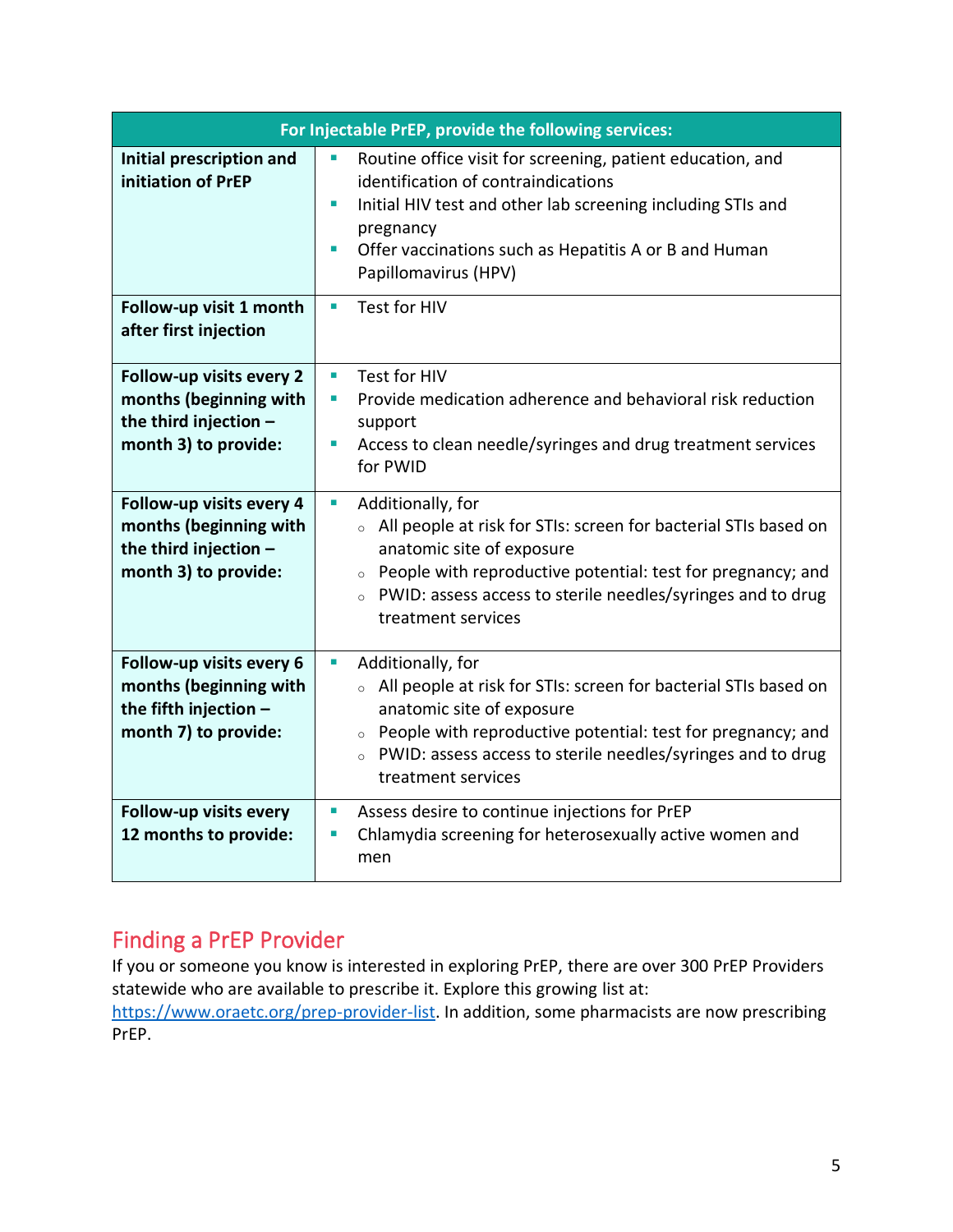# Patient Assistance Options

**Oregonians on Medicaid** – locally known as the Oregon Health Plan (OHP) - are eligible for PrEP at no cost.

**Oregonians with private insurance** – As of late 2021, most insurance plans cover PrEP and the necessary screenings, visits, and labs (initial and ongoing) at no cost to the patient. This makes PrEP widely available to more people, including many who formerly found PrEP prohibitive because of high co-pays and deductibles or exorbitant out-of-pocket costs for PrEP.

**Ready, Set, PrEP**. This program makes PrEP medication available at no cost to those who don't have health insurance coverage for prescription drugs, have taken a HIV test and received a negative result before starting the program, live in the United States including tribal lands or territories, and who have a prescription for PrEP. While Ready, Set, PrEP covers the cost of medications, it does not cover labs. Click here for more information: <https://readysetprep.hiv.gov/>

# PrEP Availability and Coverage: Statutory and Regulatory Impacts

In June 2019 the U.S. Preventive Services Task Force (USPSTF) issued a final "Grade A" recommendation that directed clinicians to offer PrEP with "effective antiretroviral therapy to

persons who are a high risk of HIV acquisition." The recommendation covers adolescents, adults, and pregnant people. You can find more information in English [here](https://www.oregon.gov/oha/PH/DISEASESCONDITIONS/HIVSTDVIRALHEPATITIS/HIVPREVENTION/Documents/PrEP%20and%20PEP/PrEP_Grade_A_English.pdf) or in Spanish [here.](https://www.oregon.gov/oha/PH/DISEASESCONDITIONS/HIVSTDVIRALHEPATITIS/HIVPREVENTION/Documents/PrEP%20and%20PEP/PrEP_Grade_A_Spanish.pdf)

**That recommendation triggered a statutory coverage requirement for health plans.** Accordingly, plans and insurers would be required to cover PrEP consistent with the USPSTF recommendation without cost sharing beginning on or after one year from the issue date of the recommendation (in this case, plan or policy years beginning on or after June 30, 2020).

*Most insurers were not required to abide by the 2019 USPSTF Grade A recommendation for PrEP until January 2021. Also, the requirement was initially confined to the cost of the medication, not the office visits and costs for screening.* 

## What happened in 2021 that impacted insurance coverage for PrEP?

On July 19, 2021, the Centers for Medicare and Medicaid Services (CMS), along with the Department of Labor and the Department of the Treasury, issued guidance directing health insurers that they have 60 days to comply with the mandate to cover PrEP with no cost sharing – including for the drug itself and, crucially, for clinic visits and lab tests. This means insurers must not charge copays, coinsurance, or deductible payments for the initial visit or the quarterly clinic visits and accompanying lab tests required to maintain a PrEP prescription.

**This was a significant expansion to the original guidance.** The regulatory authority for this type of mandate is Section 2713 of the Affordable Care Act (ACA). Under the ACA, private health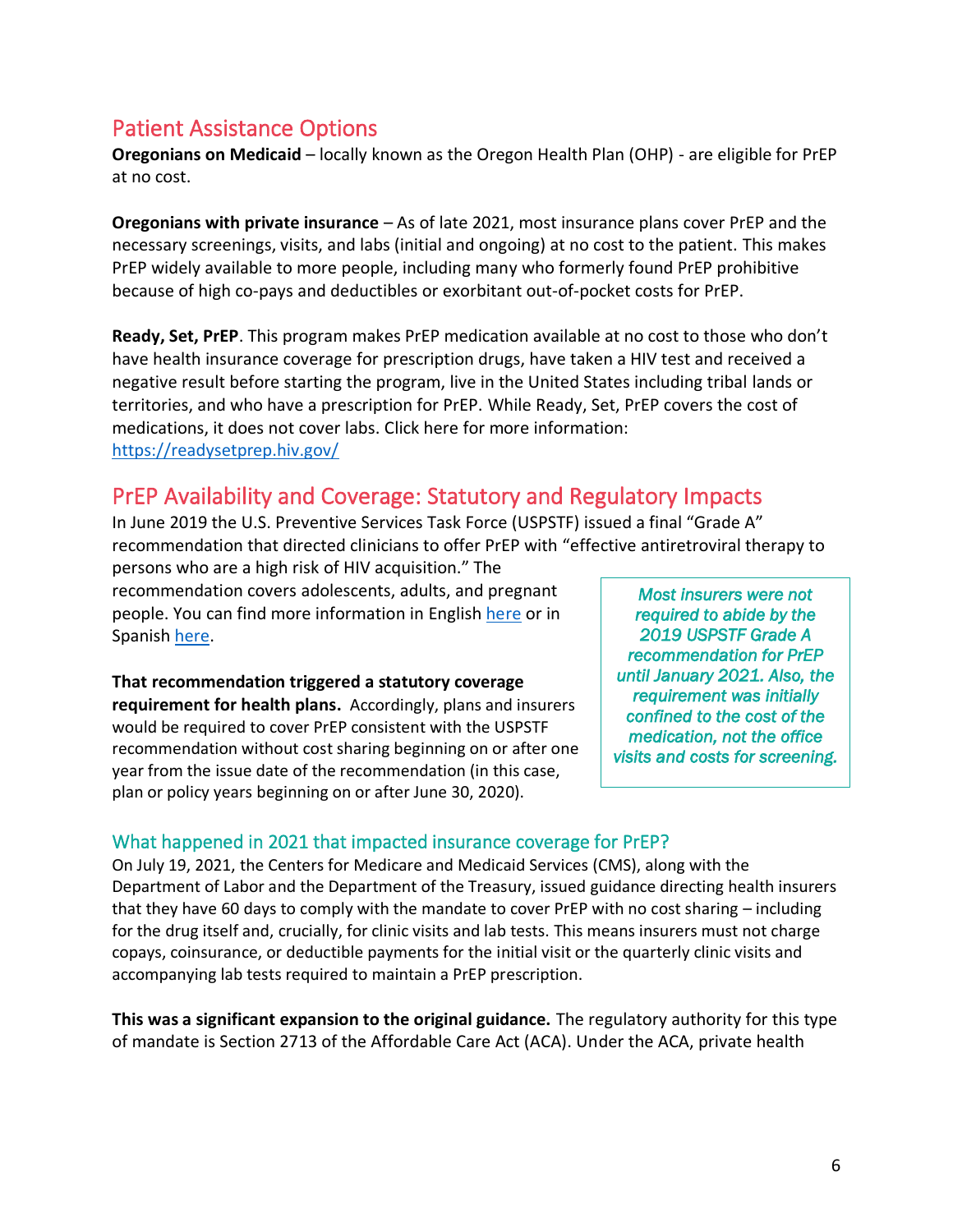plans, except for those plans that maintain "grandfathered" status, $2$  must provide coverage for a range of preventive services and may not impose cost sharing (such as copayments, deductibles, or co-insurance) on patients receiving such services. Nearly all private plans, including employer plans and those offering coverage through ACA marketplaces, are required to provide PrEP free of patient cost sharing. $3$ 

## Insurance Plans and PrEP Coverage

Most insurance plans and state Medicaid programs cover PrEP and there are other programs that provide aid with free or reduced costs. In addition, with the 2019 USPSTF recommendation and the CMS guidance in 2020, plans and insurers cannot use reasonable medical management techniques to restrict the frequency of these services if the frequency is specified in the PrEP recommendation. That means prior authorization or other "reasonable" management techniques cannot be used. However, plans and insurers can use reasonable medical management techniques with respect to PrEP coverage in some circumstances.

Plans and insurers can, for instance, opt to cover only the generic version of PrEP without cost sharing while requiring cost sharing for branded versions (e.g., Truvada). This would encourage use of the generic drug over more expensive branded drugs. However, plans and insurers that do so must have an accommodations process to waive cost sharing when a patient cannot use the generic drug for medical reasons.

Plans and insurers must also have an easily accessible, transparent, and expedient exceptions process for the patient or provider to request a different drug. In the context of PrEP, this process should enable access to PrEP medication on the same day that a person receives a negative HIV test or decides to start taking PrEP.

**Oregon Health Plan**: The costs for PrEP and all services related to PrEP, are covered at no cost to the enrollee. There will not be a statement sent to the OHP member's home and the services are completely confidential.

#### **Medicare:**

Unlike Oregon's commitment to zero cost sharing for people eligible for OHP, Medicare does not have that kind of protection unless you are eligible for both OHP and Medicare. If you are "dually eligible" you will likely have no cost sharing for PrEP coverage.

<sup>&</sup>lt;sup>2</sup> The Affordable Care Act (ACA) exempts certain health plans that were in effect when the law was passed, referred to as grandfathered plans, from some standards in the law, including the requirement to cover preventive services without cost sharing, have an external appeals process, or comply with the new benefit and rating provisions in the small group market. In 2019, 22% of firms offering health benefits offer at least one grandfathered health plan, and 13% of covered workers are enrolled in a grandfathered plan. https://www.kff.org/report-section/ehbs-2019-section-13-grandfathered-health-plans/

<sup>3</sup> For more information on insurance plans and impact of the ACA see: [https://www.kff.org/report-section/ehbs-](https://www.kff.org/report-section/ehbs-2019-section-13-grandfathered-health-plans/)[2019-section-13-grandfathered-health-plans/,](https://www.kff.org/report-section/ehbs-2019-section-13-grandfathered-health-plans/) [https://www.associationhealthplans.com/group-health/what-is](https://www.associationhealthplans.com/group-health/what-is-erisa-health-insurance/)[erisa-health-insurance/](https://www.associationhealthplans.com/group-health/what-is-erisa-health-insurance/)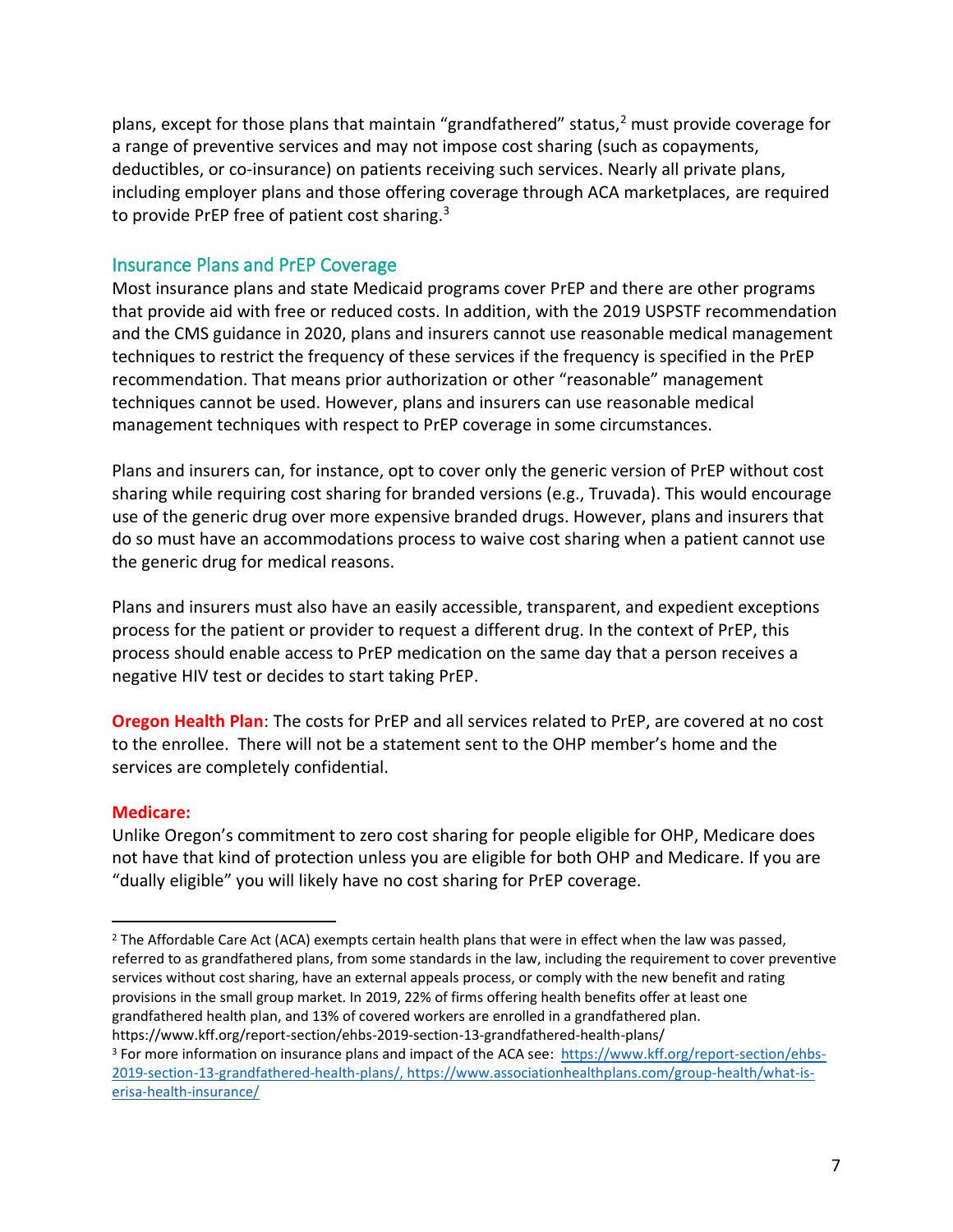Understanding Medicare coverage is complex and can be confusing. Medicare Part D is a voluntary outpatient prescription drug benefit for people with Medicare, provided through private plans approved by the federal government. You can choose to enroll in either a standalone prescription drug plan (PDP) to supplement traditional Medicare or a Medicare Advantage prescription drug plan (MA-PD) that cover all Medicare benefits including drugs.

Out-of-pocket costs can still be substantial when relying on Part D coverage. This is because when the Part D benefit was created in 2003, a coverage gap (also called the donut hole) was created to incentivize the use of generics and control overall benefit costs. The Part D standard benefit has several phases:

| <b>Benefit Design</b>     | 2022 Threshold   | <b>Financial Responsibility</b>        |
|---------------------------|------------------|----------------------------------------|
| Deductible                | \$480            | Enrollee 100% of costs                 |
| Initial Coverage Phase    | \$4,430 Limit    | Enrollee 25% and PDP Plan 75%          |
| Coverage Gap (Donut Hole) | \$4,431-\$10,689 | Enrollee 25%/Manufacturer 70%/Plan 5%* |
| Catastrophic Coverage     | \$10,690         | Enrollee 15%/Federal Government 80%    |

\*Manufacturer and Plan financial responsibility in the gap varies for brand-name and biosimilar drugs compared to generics.

Therefore, if you are not eligible for both OHP and Medicare, you will probably experience cost sharing. There are still many options to minimize your costs including enrolling in a Medicare Advantage plan that includes Part D or a stand-alone Part D plan (also called a Prescription Drug Plan or PDP.)

All Medicare Advantage (Medicare Part C) and Prescription Drug Plans (Medicare Part D) are required to cover antiretrovirals like Truvada but many plans have high levels of cost sharing for this drug depending on the Plan's formulary. The amount individuals pay for Truvada depends on their plan, how the drug is classified within the plan's tier system, and your eligibility for any programs that could help lower costs.

It's important to consider Medicare Advantage or Medicare Supplement plan costs carefully when choosing a prescription drug plan. A 2020 analysis<sup>4</sup> showed that Medicare beneficiaries

**At [Medicare.gov](https://www.medicare.gov/plan-compare/?utm_campaign=pn-cmsoe2021&utm_source=Google&utm_medium=Search&utm_content=pn-10152021_MedicareBrand_V2&gclid=EAIaIQobChMI8-WjoJ_B9AIVhBx9Ch2kwA9eEAAYASAAEgKizvD_BwE#/?lang=en&year=2022) there is a userfriendly tool that allows you to enter your prescription drug regimen and compare out-ofpocket costs across Medicare Advantage plans and stand-alone Part D plans. Considering the unsubsidized cost of PrEP, this step could minimize out-ofpocket costs.**

living with HIV often pay higher premiums for plans with low deductibles, and the savings don't always add up. For example, Medicare Part D and Medicare Advantage plans cover the cost of HIV treatment and PrEP, but there is often a co-pay cost which ranges between \$13 to \$68. Careful evaluation of Medicare Advantage plans, including Prescription Drug plans, should be conducted before selecting a plan.

<sup>4</sup> https://jamanetwork.com/journals/jamanetworkopen/fullarticle/2764374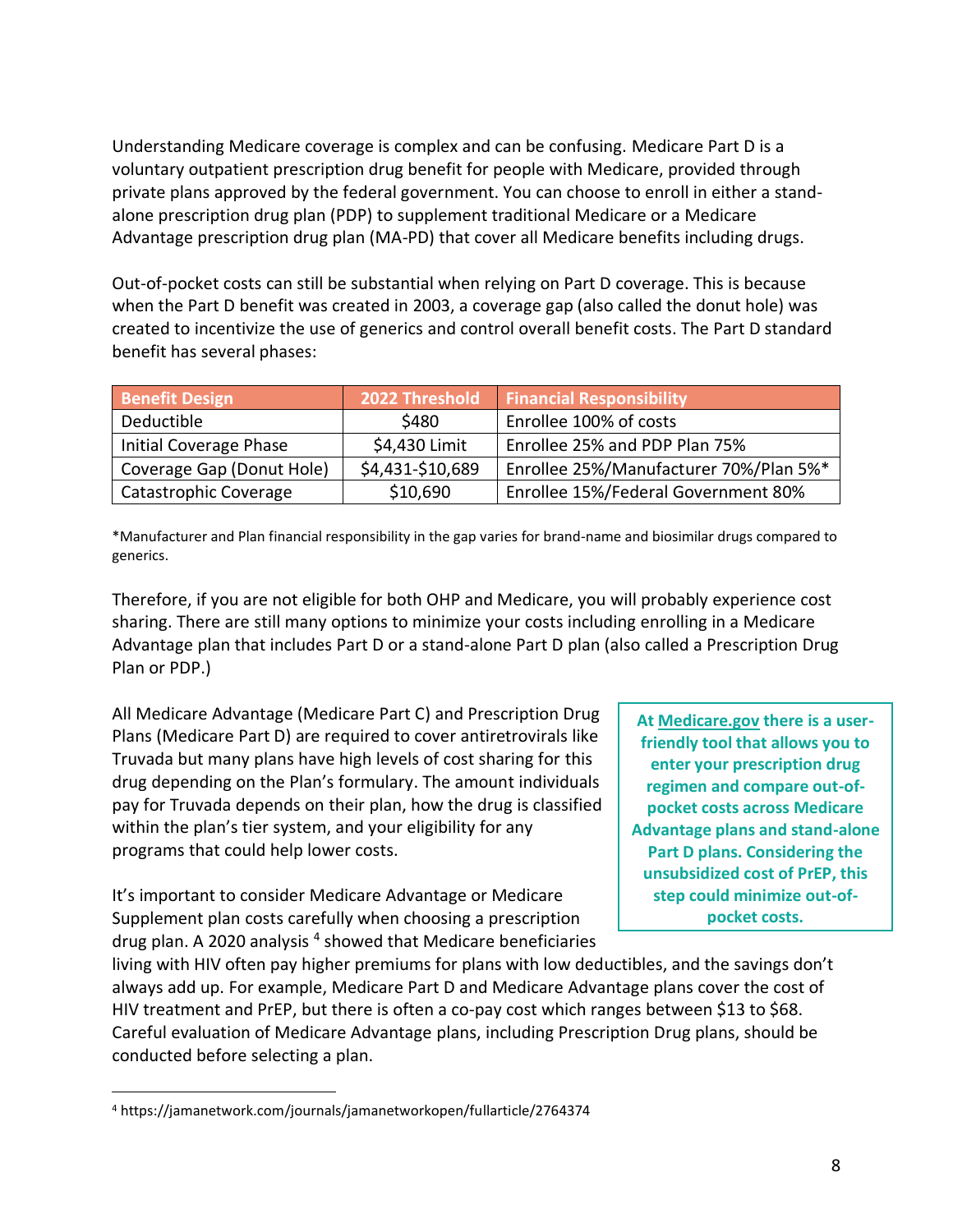In addition to coverage for people who are dually eligible for Medicare and Medicaid, people with low incomes and modest assets are eligible for assistance with Part D plan premiums and cost sharing. Through the Part D Low-Income Subsidy (LIS) program, [Extra Help,](https://www.medicare.gov/your-medicare-costs/get-help-paying-costs/find-your-level-of-extra-help-part-d) additional premium and cost-sharing assistance is available for Part D enrollees with low incomes (less than 150% of poverty, or \$19,320 for individuals/\$26,130 for married couples in 2021) and modest assets (less than \$14,790 for individuals/\$29,520 for couples in 2021.)

# Pharmacist Prescribed PrEP/PEP

Here in Oregon, pharmacists can play a key role in ensuring people have access to PrEP because they are now allowed to prescribe an initial 90-day supply of PrEP and can be reimbursed by insurers at the same rate as other health care providers. Incidentally, this also applies to prescribing Post-Exposure Prophylaxis (PEP), a medication an individual can take up to 72 hours after exposure to HIV to prevent seroconversion. Seroconversion usually occurs within a weeks of HIV infection and is when HIV antibodies are detectable in the blood. This is possible because of two key pieces of legislation, House Bills 2397 and 2958.

- **EXT** HB 2397. Passed in 2017, it granted the Oregon Board of Pharmacy the authority to allow pharmacists licensed in Oregon to prescribe, dispense, and administer boardapproved drugs and devices in alignment with a standard protocol. Recently, the Board approved PrEP and PEP for prescribing by pharmacists who complete continuing education on HIV prevention medications.<sup>5</sup>
- **HB 2958. Signed into law by Governor Kate Brown in June of 2021, this bill requires** insurers to reimburse pharmacists for prescribing PrEP and PEP at the same rate they would any other health care provider. It also requires insurers to cover at least one form of PrEP without prior authorization and regardless of whether the pharmacist is innetwork. (Some health care providers, such as Kaiser Permanente, are exempt from the prohibition on network restrictions.)

While there are now laws allowing pharmacists to prescribe an initial 90-day supply of PrEP and a financial incentive to do so, there are a few considerations that pharmacists and their employers should consider before moving forward.

## **Training**

The Oregon Board of Pharmacy requires that pharmacists complete a comprehensive training program on the prescribing and dispensing of HIV prevention medications including trauma informed care. While it is up to pharmacists to determine if a training meets the requirements, the Oregon State University College of Pharmacy is in the process of creating a 2-hour online program.

<sup>5</sup> https://www.oregon.gov/oha/PH/DISEASESCONDITIONS/HIVSTDVIRALHEPATITIS/HIVPREVENTION/Pages/preppep.aspx#providers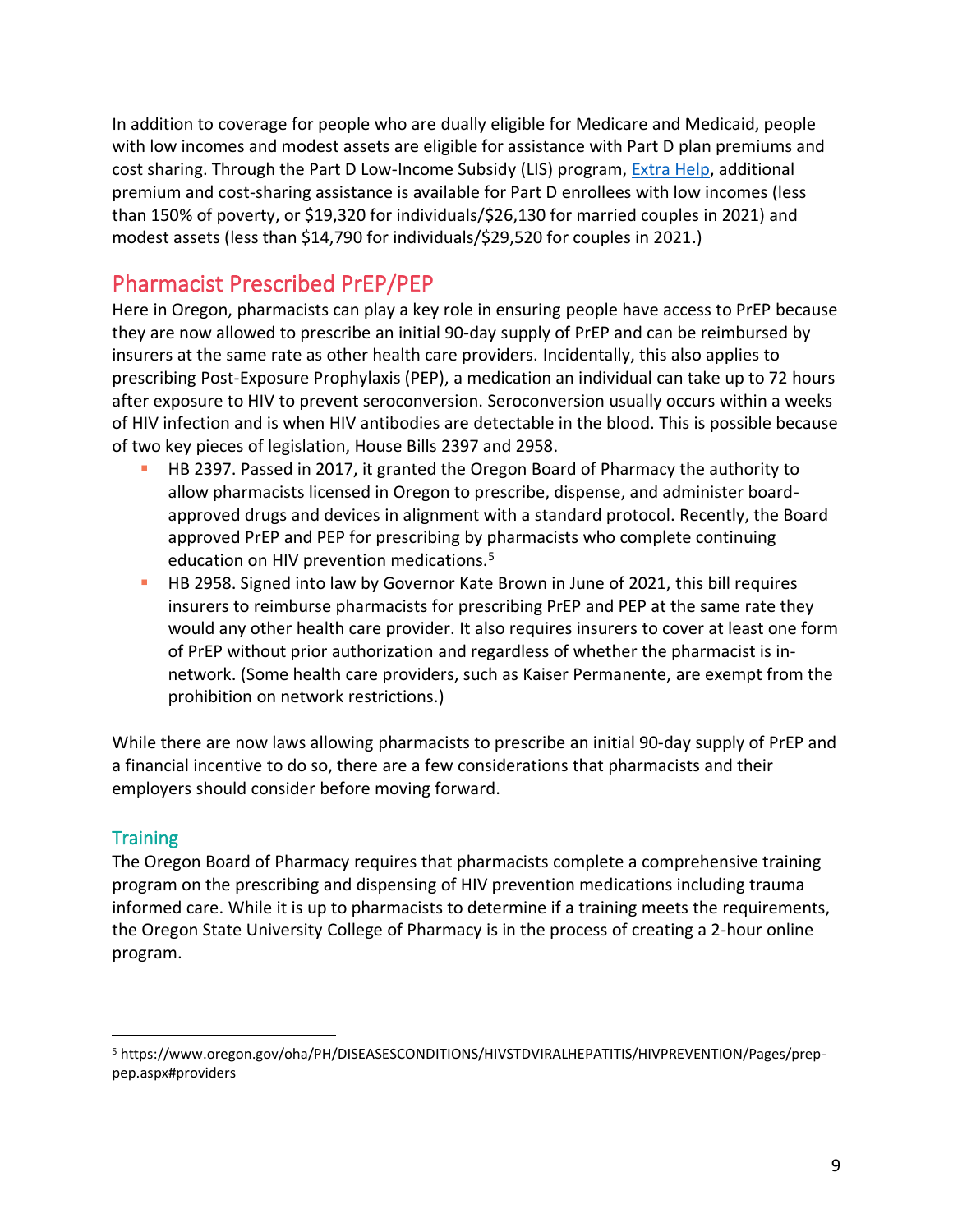## Pharmacy Participation

Pharmacies will need to evaluate whether they have sufficient staffing, organizational capacity, and adequate physical space to provide the necessary screenings and services to patients in a manner that ensures patient confidentiality. Pharmacists need to have the appropriate patient permission under HIPAA to obtain clinical records from the patient's providers and have the capability to keep the information received secure as required under HIPAA. Pharmacists must ensure the client transitions to an authorized on-going PrEP prescriber, such as a primary care provider, to continue with the PrEP clinical protocols. Additional barriers could include medical billing infrastructure and capacity.

## Required Labs for Prescribing PrEP

Prior to prescribing PrEP, a pharmacist must verify all the required laboratory tests for PrEP initiation or ongoing management have been completed and are negative or within range. Please note that a negative HIV test must be completed within a 14-day range prior to prescribing. The Oregon Board of Pharmacy protocol stipulates the following required test:

- **E** HIV ag/ab  $(4<sup>th</sup>$  gen) every 90 days
- **E** Syphilis/Treponemal antibody at least every 6 months
- Chlamydia/Gonorrhea (urinalysis, pharyngeal, and/or rectal dependent on patient sexual behaviors) – at least every 6 months
- Hepatitis B surface antigen frequency not specified by protocol
- Creatinine Clearance frequency not specified by protocol

If only a negative HIV test result is available, the pharmacist can still prescribe PrEP, however, the patient must complete the necessary labs within 30 days and bring in the results to the pharmacist.<sup>6</sup>

<sup>6</sup> https://www.oregon.gov/oha/PH/DISEASESCONDITIONS/HIVSTDVIRALHEPATITIS/HIVPREVENTION/Pages/preppep.aspx#providers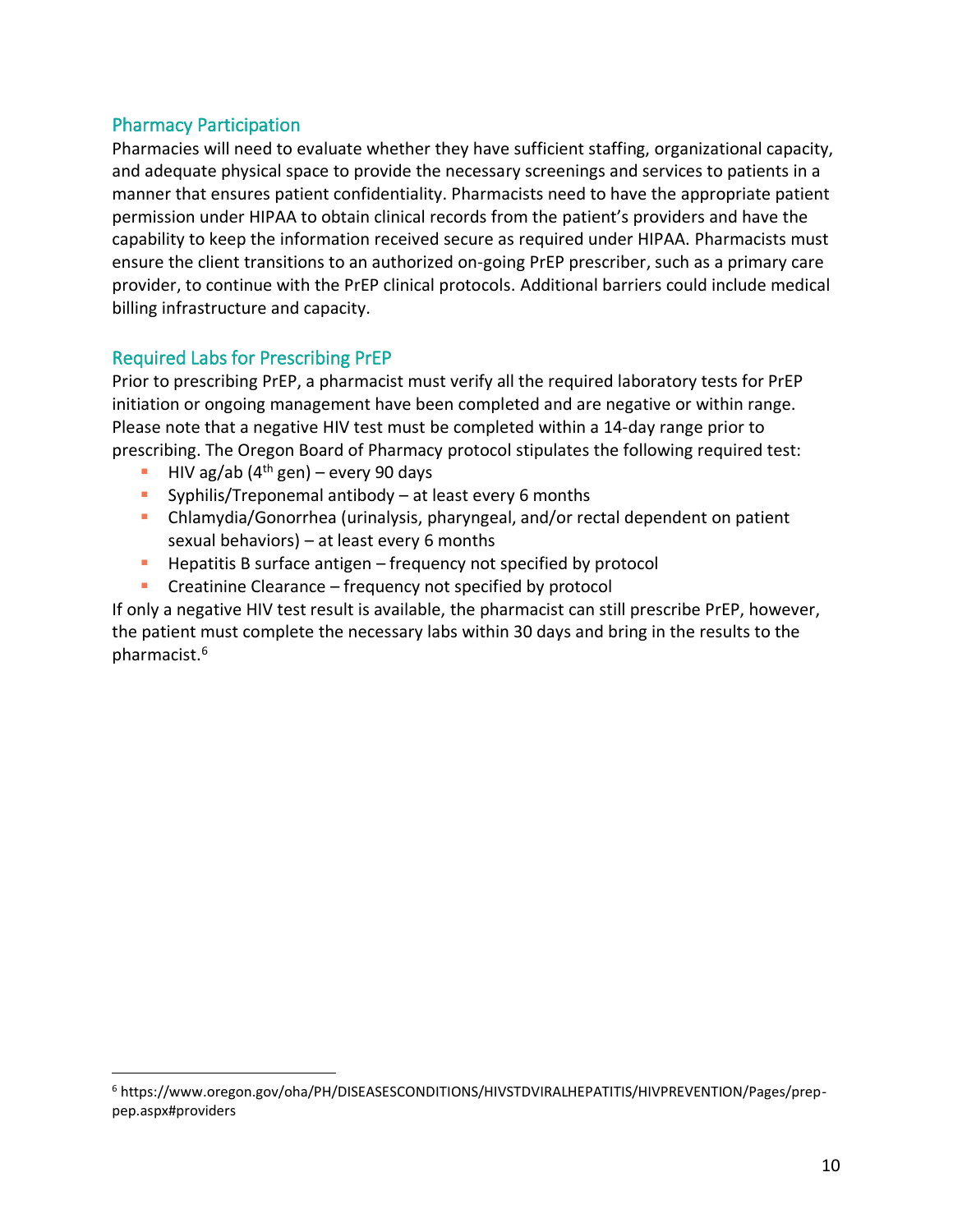# Common Myths About PrEP

Here are some common myths your clients or patients might have about PrEP and some information to help dispel them.

## Myth #1: I don't have insurance so I can't afford PrEP.

**FALSE!** Fortunately, there is an option to access the PrEP medication at an affordable cost even if you don't have insurance coverage. Ready, Set, PrEP is a program that makes PrEP medication available at no cost specifically for those that do not have health insurance coverage for prescription drugs. You can find out more about eligibility by visiting their website at: [https://readysetprep.hiv.gov/.](https://readysetprep.hiv.gov/)

Uninsured clients should consider seeking services at Federally Qualified Health Centers or other community clinics (Planned Parenthood) to offset the out-of-pocket costs for the office visits and laboratory screenings. Not only are these providers less expensive, but they can provide on-going follow up care, including authorizing additional 90-day supplies, that an Emergency Department is not designed to provide. Cover All People, a law passed in the 2021 Oregon Legislature, expands coverage through the Oregon Health Plan (OHP) to adults who are eligible except for their documentation status. As the law is rolled out, beginning July 1, 2022, specific groups of individuals will qualify to receive full OHP benefits, including PrEP. Consult a PrEP navigator and/or <https://www.oregon.gov/oha/HSD/OHP/Pages/index.aspx> to stay abreast of updates to Cover All People coverage for undocumented adults who qualify for OHP.

## Myth #2: I have insurance, but I won't be able to afford the copays for the medication or all the other lab tests and ongoing medical visits.

**FALSE!** Thanks to the US Preventive Services Task Force (USPSTF) and the Affordable Care Act (ACA), insurance plans are now required to cover the cost of PrEP medications and the medical visits and labs associated with PrEP at no cost to the patient! What this means is that your visits and prescriptions should be covered in full, with no copays to you. If your insurance plan is exempt from USPSTF and ACA requirements, consider seeking services from a community clinic such as an FQHC or Planned Parenthood. This requirement is new as of late 2021, so if you tried to get PrEP previously and were faced with large copays or other expenses, try again! You can also contact a PrEP navigator who is trained to assist with insurance and coverage challenges. You can find a PrEP navigator through Cascade AIDS Project [here](https://www.capnw.org/prep/) or HIV Alliance [here.](https://hivalliance.org/prevent/prevention-meds/#pep-prep)

## Myth #3: I want to get PrEP, but I am concerned that if I do, my medical chart will make it look like I participate in behaviors that put me at increased risk of HIV.

**FALSE!** There are many reasons why someone might want to use PrEP. Be forthcoming with your provider about your health and wellness – or find a provider with whom you can talk freely about behaviors or circumstances that may have increased your chances of contracting HIV. Anything you disclose to your provider is confidential. It may be useful to seek out a healthcare provider who is knowledgeable about LGBTQ health and/or HIV or a LGBTQ-friendly clinic such as Planned Parenthood. There are more than 300 medical providers across the state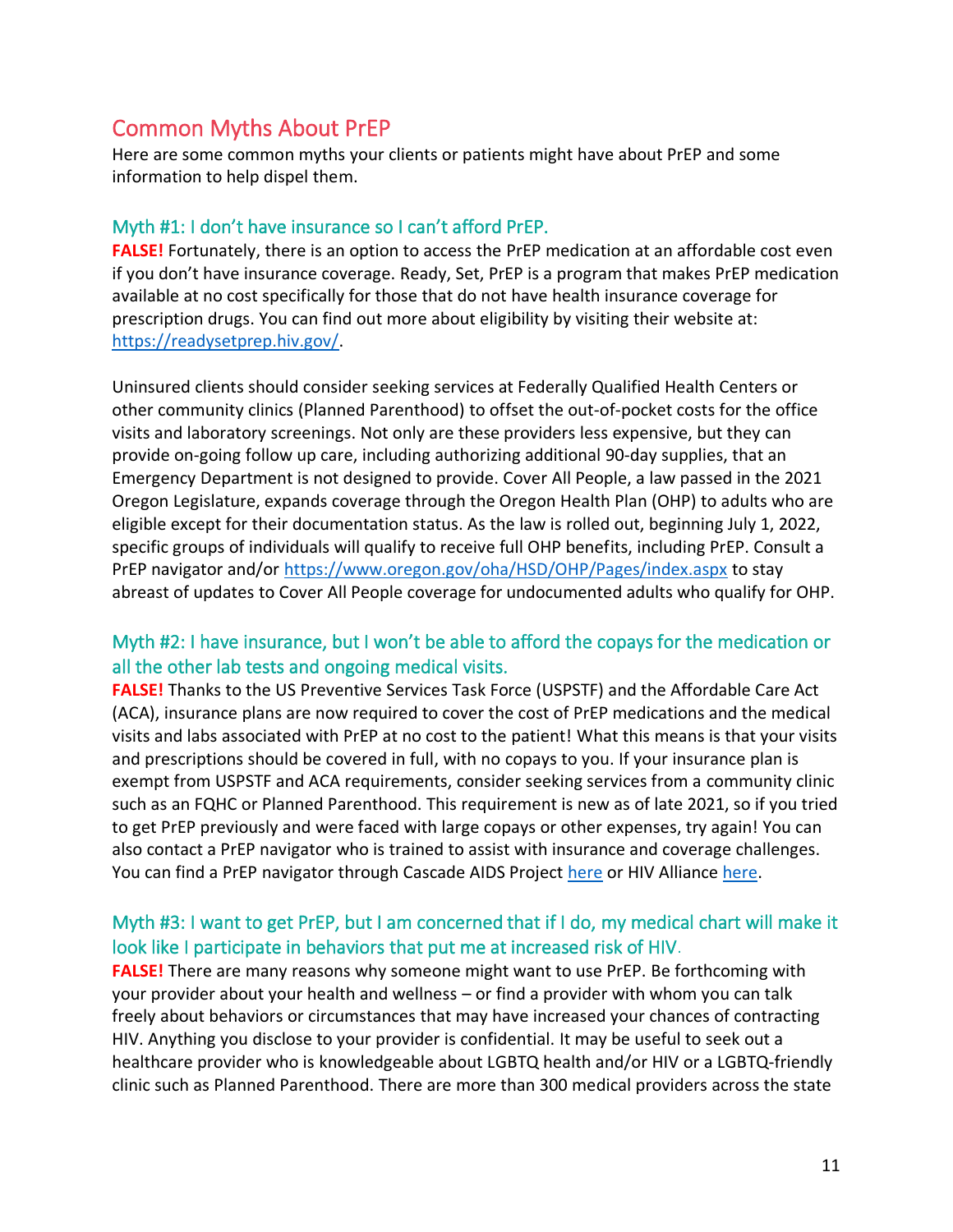of Oregon who asked to be listed on the PrEP Provider Directory – indicating that they are open to discussing and providing PrEP.<https://www.oraetc.org/prep-provider-list>

## Myth #4: I am on my parents' insurance so they will find out if I am on PrEP.

**FALSE!** In Oregon, minors of any age can access family planning/sexual and reproductive health services without parental consent.<sup>7</sup> This means that the provider will not inform your parents you are accessing PrEP. That said, depending on your insurance, an explanation of benefits (EOB) letter may be sent to your home outlining the services you received. Oregon law guarantees you the right to have protected health information sent directly to you instead of to the person who pays for your health insurance plan (the primary account holder). You can have this information shared with you directly through several different methods including email, telephone, or at a different mailing address. More information, including the [Request for](https://dfr.oregon.gov/help/Documents/5059.pdf)  [Confidential Communication form, c](https://dfr.oregon.gov/help/Documents/5059.pdf)an be found [here.](https://dfr.oregon.gov/insure/health/patient-privacy/Pages/your-rights.aspx)

## **The Oregon Health Plan (OHP) does not send EOBs so if you have OHP, you don't need to worry about one being sent to your home even if you are enrolled with a CCO.**

## Myth #5: I don't currently have legal documentation to reside in the US and so I can't qualify for assistance to get PrEP.

**FALSE!** Ready, Set, PrEP is a program that provides free access to PrEP medications to thousands of people living in the United States, including tribal lands and territories. Ready, Set, PrEP is specifically for people who don't have health insurance coverage. Please note that Ready, Set, PrEP covers the cost of medication but does not cover the cost of labs or office visits. If this is cost prohibitive, consider going to a community clinic like Planned Parenthood or a Federally Qualified Health Center. As previously mentioned, Cover All People expands health coverage through the Oregon Health Plan (OHP) to adults who are eligible except for their documentation status. As the law is rolled out, beginning July 1, 2022, specific groups of individuals will qualify to receive full OHP benefits, including PrEP. Consult a PrEP navigator and/or <https://www.oregon.gov/oha/HSD/OHP/Pages/index.aspx> to stay abreast of updates to Cover All People coverage for undocumented adults who qualify for OHP.

## Myth #6: My health plan might not cover PrEP or might only cover a portion of it, making it too expensive for me.

**FALSE!** If your health plan is exempt from the USPSTF and ACA requirements, there are several patient assistance programs through the manufacturers, Gilead's Advancing Access Program, or publicly funded assistance programs such as [Ready,](https://readysetprep.hiv.gov/) Set, PrEP.

<sup>7</sup> https://www.oregon.gov/oha/PH/HEALTHYPEOPLEFAMILIES/YOUTH/Documents/minor-rights.pdf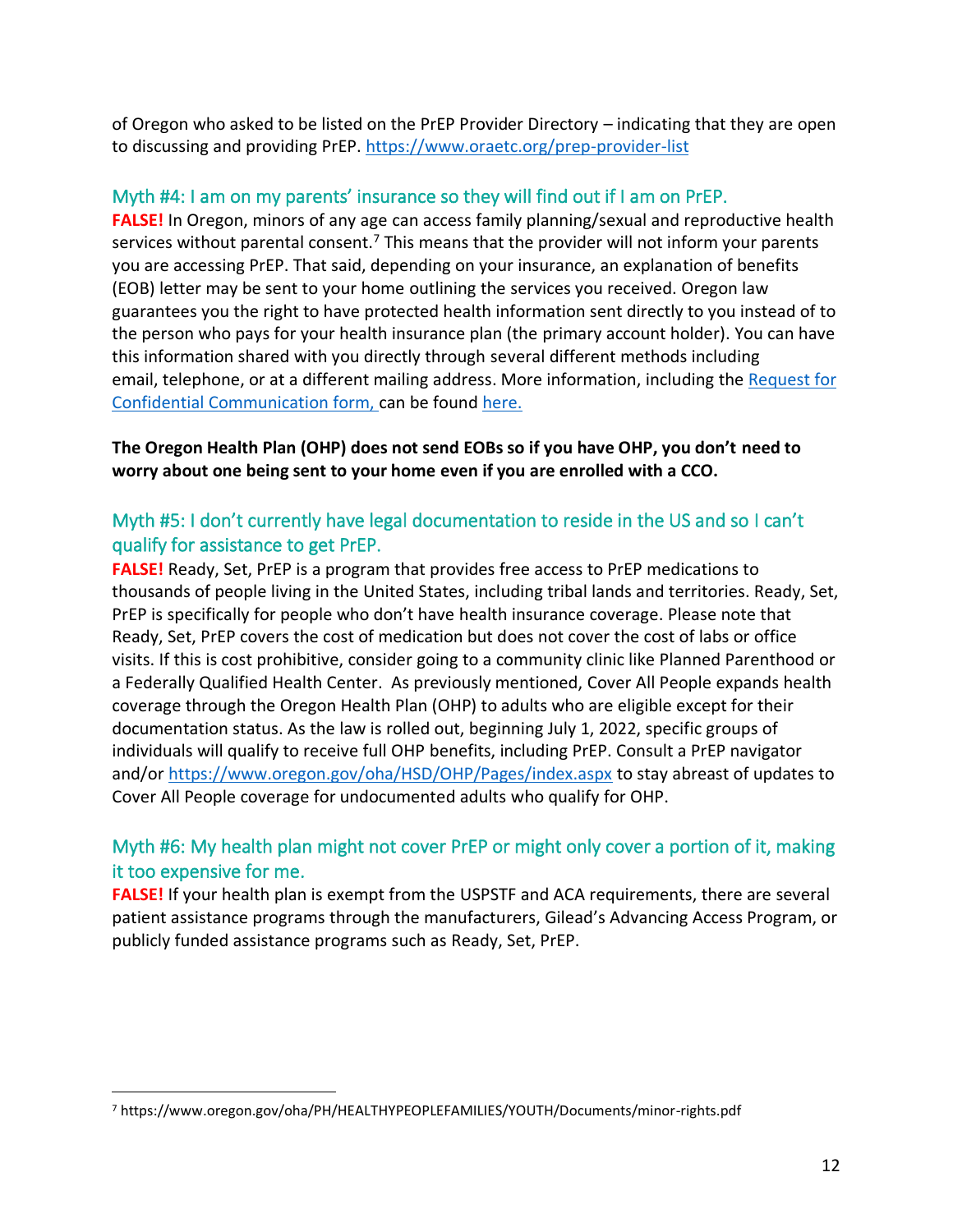## Myth #7: My insurance company still requires prior authorization for PrEP and haven't removed copays or cost sharing for PrEP. There doesn't seem to be a realistic pathway to take advantage of PrEP unless you are rich.

**FALSE!** Oregon Health Plan clients will not face prior authorization requirements or copays/cost sharing for PrEP. If your insurance company is still requiring prior authorizations and charging copays/cost sharing, you have appeal rights to remove these barriers. Many insurance plans will cover an initial dispense until your appeal is resolved. Again, there are other options available, but most insurance coverage will not require these types of potential barriers. You can also ask your primary care provider to appeal the insurance plan's policies and practices. Finally, connecting with a PrEP Navigator or the state insurance commissioner is also an option.

Myth #8: I already started PrEP but stopped taking it and it won't be authorized again. **FALSE!** Plans and insurers cannot restrict the number of times an individual may start PrEP.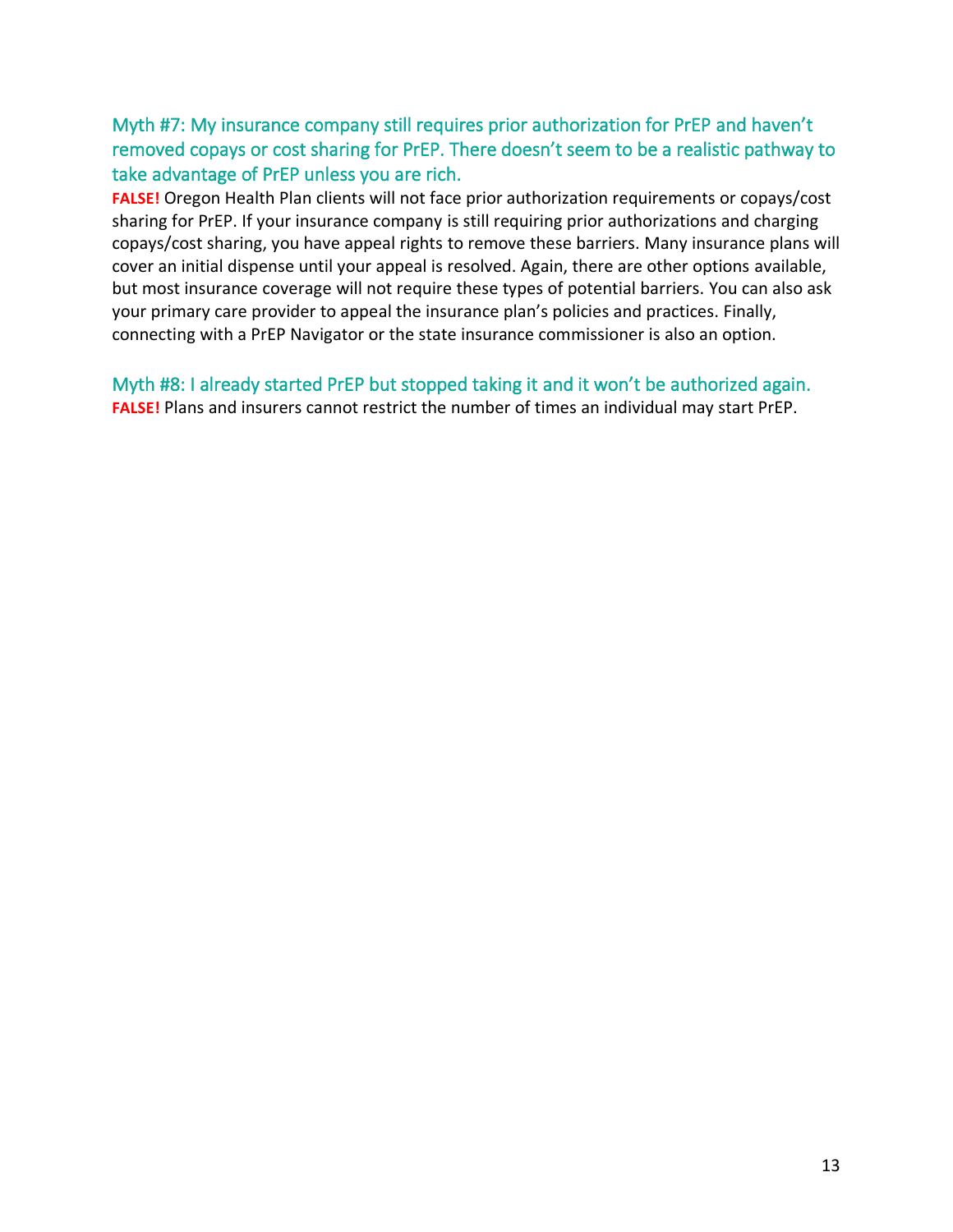# Additional Resources on PrEP

CDC <https://www.cdc.gov/hiv/basics/prep.html>

#### CDC Guidelines on PrEP

<https://www.cdc.gov/hiv/pdf/risk/prep/cdc-hiv-prep-guidelines-2021.pdf>

## CDC Guidelines for PrEP – Clinical Providers' Supplement

<https://www.cdc.gov/hiv/pdf/risk/prep/cdc-hiv-prep-provider-supplement-2021.pdf>

## Descovy Provider Information Page:

<https://www.descovyhcp.com/prep-guidelines>

## Fact sheet on Pharmacist Prescribed PrEP

[https://www.oregon.gov/oha/PH/DISEASESCONDITIONS/HIVSTDVIRALHEPATITIS/HIVPREVENTION/Page](https://www.oregon.gov/oha/PH/DISEASESCONDITIONS/HIVSTDVIRALHEPATITIS/HIVPREVENTION/Pages/prep-pep.aspx#providers) [s/prep-pep.aspx#providers](https://www.oregon.gov/oha/PH/DISEASESCONDITIONS/HIVSTDVIRALHEPATITIS/HIVPREVENTION/Pages/prep-pep.aspx#providers)

## FDA Announcement on Injectable PrEP

[https://www.fda.gov/news-events/press-announcements/fda-approves-first-injectable](https://www.fda.gov/news-events/press-announcements/fda-approves-first-injectable-treatment-hiv-pre-exposure-prevention)[treatment-hiv-pre-exposure-prevention](https://www.fda.gov/news-events/press-announcements/fda-approves-first-injectable-treatment-hiv-pre-exposure-prevention)

#### GlaxoSmithKline Information on Apretude (cabotegravir or injectable PrEP)

[https://gskpro.com/content/dam/global/hcpportal/en\\_US/Prescribing\\_Information/Apretude/pdf/APRE](https://gskpro.com/content/dam/global/hcpportal/en_US/Prescribing_Information/Apretude/pdf/APRETUDE-PI-PIL-IFU.PDF#page=36) [TUDE-PI-PIL-IFU.PDF#page=36](https://gskpro.com/content/dam/global/hcpportal/en_US/Prescribing_Information/Apretude/pdf/APRETUDE-PI-PIL-IFU.PDF#page=36)

#### HIV.gov

[https://www.hiv.gov/hiv-basics/hiv-prevention/using-hiv-medication-to-reduce-risk/pre-exposure](https://www.hiv.gov/hiv-basics/hiv-prevention/using-hiv-medication-to-reduce-risk/pre-exposure-prophylaxis)[prophylaxis](https://www.hiv.gov/hiv-basics/hiv-prevention/using-hiv-medication-to-reduce-risk/pre-exposure-prophylaxis)

## NASTAD Fact Sheet on PrEP

[https://www.nastad.org/sites/default/files/resources/docs/nastad-prep-coverage-brief-on-prep](https://www.nastad.org/sites/default/files/resources/docs/nastad-prep-coverage-brief-on-prep-services.pdf)[services.pdf](https://www.nastad.org/sites/default/files/resources/docs/nastad-prep-coverage-brief-on-prep-services.pdf)

## OHA End HIV and PrEP Infographic

#### English:

[https://www.oregon.gov/oha/PH/DISEASESCONDITIONS/HIVSTDVIRALHEPATITIS/HIVPREVENTI](https://www.oregon.gov/oha/PH/DISEASESCONDITIONS/HIVSTDVIRALHEPATITIS/HIVPREVENTION/Documents/PrEP%20and%20PEP/PrEP_Grade_A_English.pdf) [ON/Documents/PrEP%20and%20PEP/PrEP\\_Grade\\_A\\_English.pdf](https://www.oregon.gov/oha/PH/DISEASESCONDITIONS/HIVSTDVIRALHEPATITIS/HIVPREVENTION/Documents/PrEP%20and%20PEP/PrEP_Grade_A_English.pdf)

#### Spanish:

[https://www.oregon.gov/oha/PH/DISEASESCONDITIONS/HIVSTDVIRALHEPATITIS/HIVPREVENTI](https://www.oregon.gov/oha/PH/DISEASESCONDITIONS/HIVSTDVIRALHEPATITIS/HIVPREVENTION/Documents/PrEP%20and%20PEP/PrEP_Grade_A_Spanish.pdf) [ON/Documents/PrEP%20and%20PEP/PrEP\\_Grade\\_A\\_Spanish.pdf](https://www.oregon.gov/oha/PH/DISEASESCONDITIONS/HIVSTDVIRALHEPATITIS/HIVPREVENTION/Documents/PrEP%20and%20PEP/PrEP_Grade_A_Spanish.pdf)

## O'Neil Law Georgetown reference

[https://oneill.law.georgetown.edu/wp-content/uploads/2021/09/Quick-Take-Ensuring-Compliance-](https://oneill.law.georgetown.edu/wp-content/uploads/2021/09/Quick-Take-Ensuring-Compliance-With-New-Federal-USPSTF-PrEP-Guidance.pdf)[With-New-Federal-USPSTF-PrEP-Guidance.pdf](https://oneill.law.georgetown.edu/wp-content/uploads/2021/09/Quick-Take-Ensuring-Compliance-With-New-Federal-USPSTF-PrEP-Guidance.pdf)